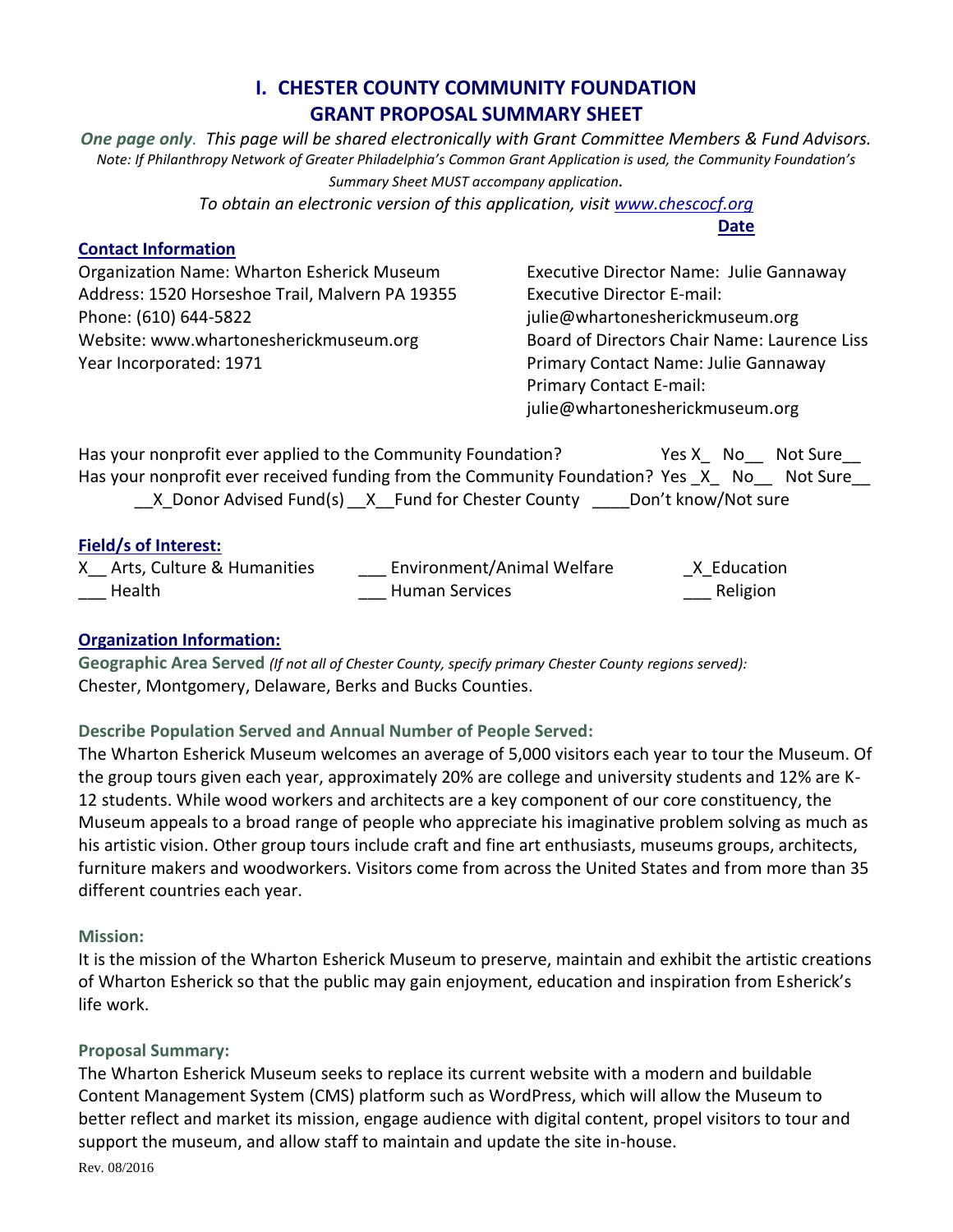#### **If Capacity Building Proposal, the focus is:**

Mission, Vision & Strategy Governance & Leadership Strategic Relationships \_\_X\_Fundraising & Development Other: \_\_\_\_\_\_\_\_\_\_\_\_\_\_\_\_\_\_\_\_\_\_\_\_\_\_\_\_\_\_

**Annual Budget** \$\_345,000\_\_\_\_\_\_\_\_\_\_\_\_\_\_\_\_\_\_\_\_ \_\_\_2\_\_\_\_ # of Full-Time Equivalent Paid Staff \_\_\_70\_\_\_\_\_ % of budget for program expenses  $\qquad \qquad -9$ \_\_\_ # of Board Volunteers \_25\_\_\_\_\_\_ % of budget for administrative expenses  $\_{$  \_\_\_\_\_23\_\_ # of Active Non-Board Volunteers \_\_\_5\_\_\_\_\_ % of budget for fundraising expenses \_\_\_\_\_1200\_\_\_ # of Volunteer Hours  *100 % total*  **Top 3-5 funding sources:**

Arcadia Foundation, \$20,000.00, Capital Improvements

Wharton Esherick Museum Board of Directors, \$15,000.00, General Operating

Salmon Foundation, \$10,000.00, General Operating

**Grant Amount Requested from the Community Foundation:**  $\zeta = 5,000.00$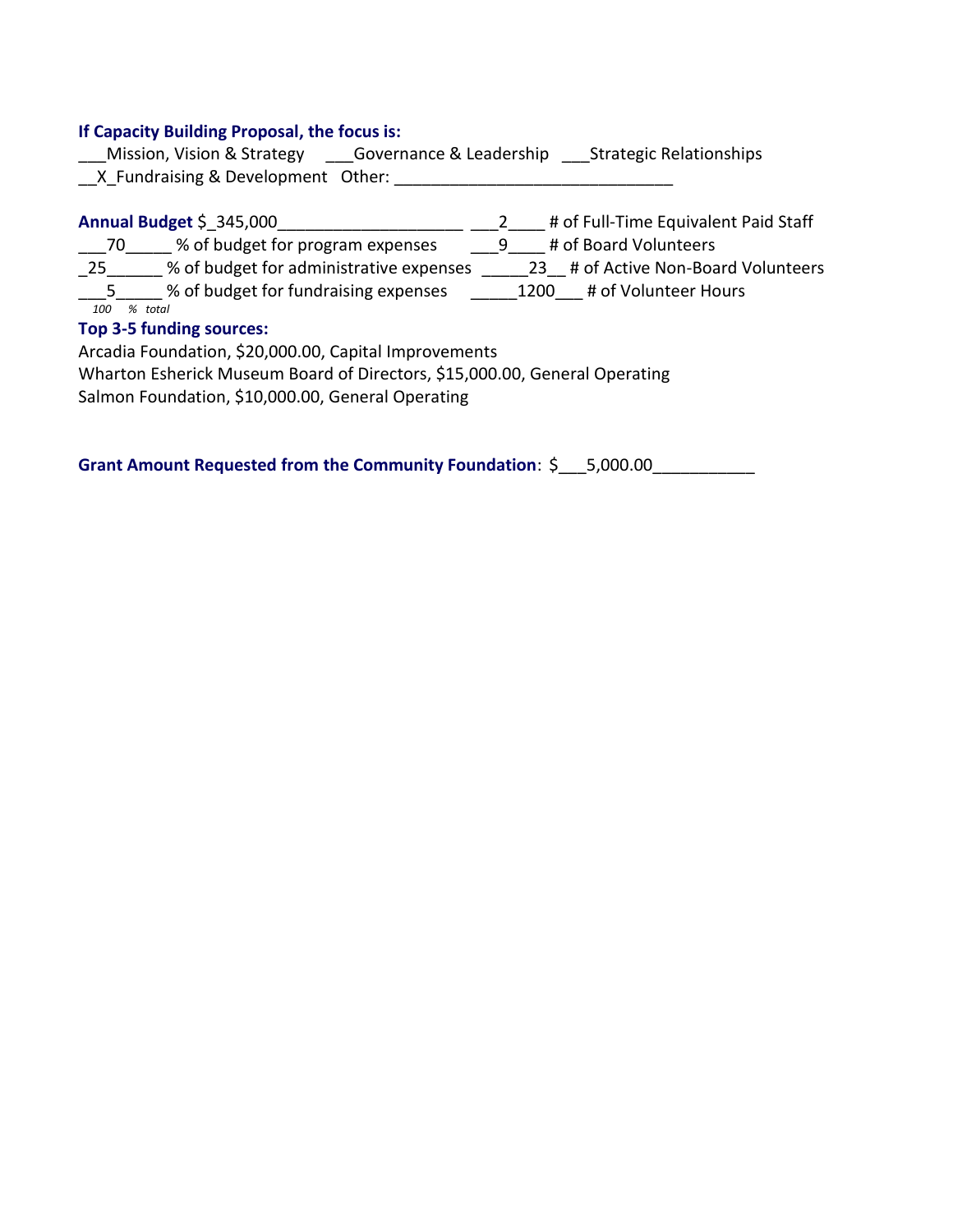# **II. CHESTER COUNTY COMMUNITY FOUNDATION GRANT PROPOSAL NARRATIVE**

*Provide clear, concise information. 3 pages maximum.* 

#### **1.Organization's history, goals, key achievements and distinctiveness**

Wharton Esherick Museum is the home and studio of famed American artist, Wharton Esherick, and is located atop Valley Forge Mountain in Chester County, Pennsylvania. The Museum was founded immediately after Esherick's death in 1970 by a group committed to preserving the home and studio and its collections. Today, the Museum welcomes 5,000 visitors each year, serves as an open exhibition of more than 300 of Esherick's works, and is preserved as it was when Esherick lived and worked there. The Museum is open year-round for public viewing and scholarly research.

The Museum's mission is to preserve, maintain and exhibit the artistic creations of the late Wharton Esherick so that the general public, and particularly artists/craftspeople, may gain enjoyment, education, and inspiration from Esherick's life work. The Museum was a pioneer in the movement to create visitor experiences in historic houses, rather than to simply display the collection. Since it is not detrimental to the wood, we encourage visitors to touch and interact with the objects in the home and studio.

In addition to tours, the Museum has a robust school education program and sponsors an annual international thematic woodworking competition to encourage woodworkers to think creatively about functional objects. The woodworking competition includes a special award for high school students. In addition, the Museum sponsors a regional high school woodcut competition for area schools and students. We present annual awards to woodworkers at the Philadelphia Museum of Art Craft Show, and to woodcut students at Pennsylvania Academy of the Fine Arts.

While wood workers and architects are a key component of our core constituency, the Museum appeals to a broad range of people who appreciate his imaginative problem solving as much as his artistic vision. Approximately 12% of our visitors come in specialized groups: school tours (kindergarten to graduate school), craft groups, museums groups, architects, and others. Visitors come from across the United States and from around 35 different countries each year.

In 2013, the Museum assumed ownership of the land and buildings from the Esherick family, signaling a new chapter for the Museum, which had previously been a family-run organization. The Museum's goals are to expand our educational offerings with children's programming, special topic tours and other activities which offer a broader interpretation of Esherick's life and work and encourage people to celebrate the creativity in everyday objects.

As a member of the Historic Artists' Homes and Studios program, an initiative of the National Trust for Historic Preservation, the Museum is part of a national coalition of independent museums dedicated to preserving and interpreting the places where art was made. In 1993, the Wharton Esherick Museum was designated a National Historic Landmark for Architecture.

In 2016, the Museum completed the transfer of ownership the land, buildings and collection from the Esherick family, signaling a new chapter for the Museum which had primarily been a family-run organization. With the superb guidance of Nancy Burd, President of the Burd Group, as our recent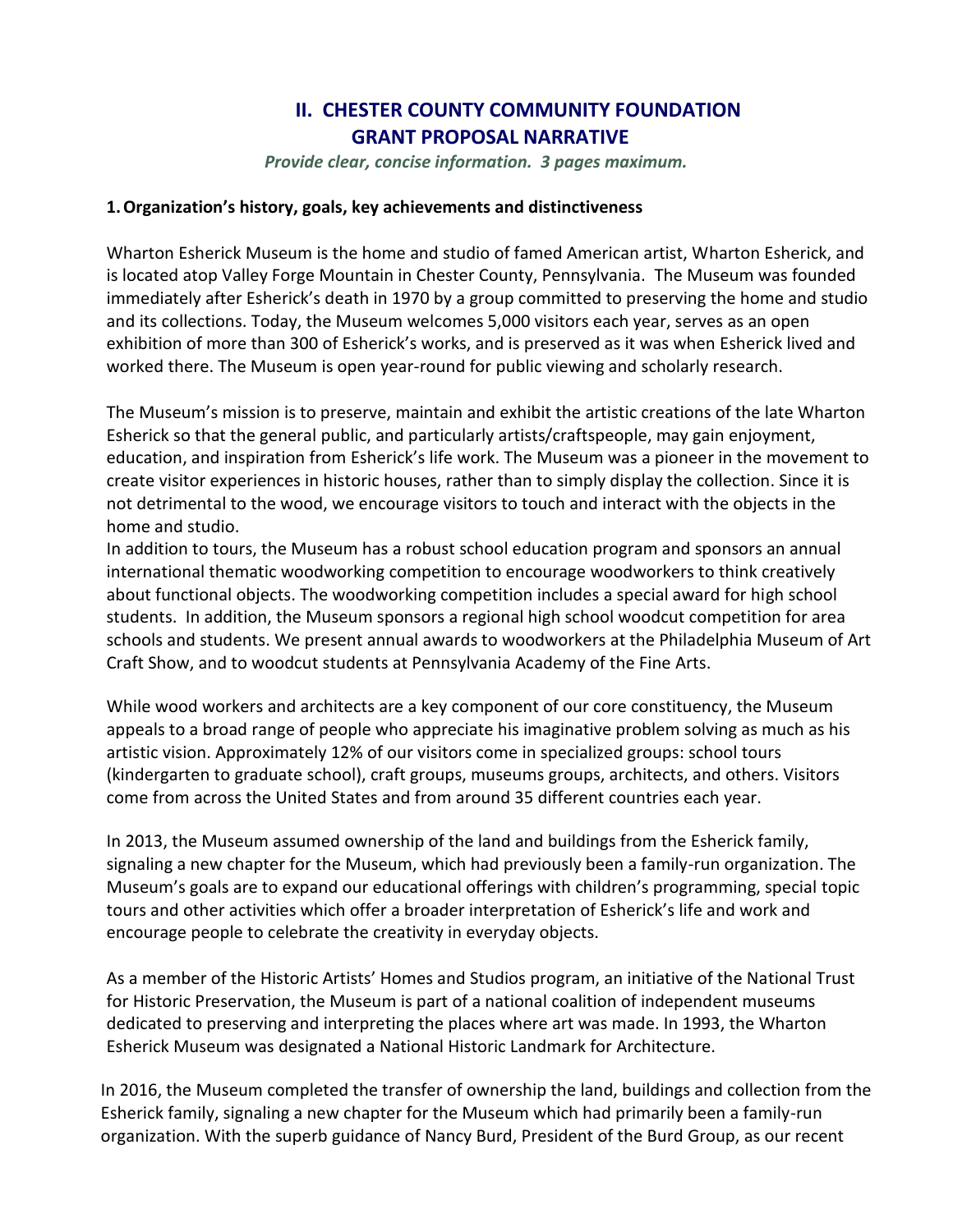interim director, the Museum is currently enjoying a period of robust planning as we position the organization for growth. The Museum's goals are to design an education position and expand educational offerings to include curriculum-based programs, outreach to underserved audiences and other activities to more broadly interpret Esherick's life and work and his influence on American art and design.

In the summer of 2014 the Museum purchased Sunekrest, the 1836 farmhouse adjacent to the Museum that was Wharton's original home on Valley Forge Mountain before the construction of the Studio. We are thrilled to have this much-needed space to hold events and programs, mount exhibits and house collections. We have begun work with Metcalfe Architecture and Design, a Philadelphia firm of fourteen architects, artists, designers and planners, focused on exhibit and architecture for culture, non-profit, and education clients. Their design philosophy emphasizes the power of social spaces and informal education as vehicles for learning. They will provide us with a proposal of a master campus plan based on interpretive use including everything down to any necessary civil engineering.

This work will give us a clear road map for just not connecting the two properties, but doing so in a manner that elevates our interpretation of Wharton's work and its influence on modern craft and woodworking, including providing opportunities for artistic and scholarly residencies. Steps towards these goals will include building the revenue-generating capacity of the new property in terms of special events. In the meantime, we have been using the space for collections and archival storage and meeting space. In June we hosted a woodturning demonstration at Sunekrest with the Keystone Woodturners Club that was well-attended.

2015 was a year of transition for the Wharton Esherick Museum. Our Director since 2010, Paul Eisenhauer, retired in May. Paul was replaced briefly by Lori Arnold who left the Museum in September of 2015. In December of 2015, the Museum retained Nancy Burd as the Interim Director. Nancy's national consulting firm works with nonprofit agencies on all aspects of nonprofit governance and administration especially around capitalization strategies, capacity building initiatives and organizational growth and change. She was the first director of the Nonprofit Finance Fund, a VP at the Philadelphia Foundation and has also taught at the Fels Institute of Government at University of Pennsylvania.

Nancy has done transformative work, much of it focused on the board, helping them assess what they need as a body to realize all of our exciting plans. She has also focused on the development of internal controls and processes, and diversifying funding channels. We are fortunate to be working on a pro bono basis with a local fundraising consultant to produce a comprehensive development plan. Another deliverable from Nancy was the placement of Julie Gannaway as the permanent Executive Director.

*About Wharton Esherick***.** Wharton Esherick (1887-1970) was an internationally significant figure in the landscape of art history and American modern design. As a sculptor, Esherick worked primarily in wood, and readily extended his unique forms to furniture, furnishings, utensils, interiors, buildings and more. His motto, "If it isn't fun, it isn't worth doing," is evident in the joyful expression of his work. Esherick saw himself as an artist, not a craftsman, and his concern was with form, not technique. He pursued his artistic vision in forms that might turn to furniture or other functional sculpture. More importantly, these were but one aspect of his art, complemented by the paintings,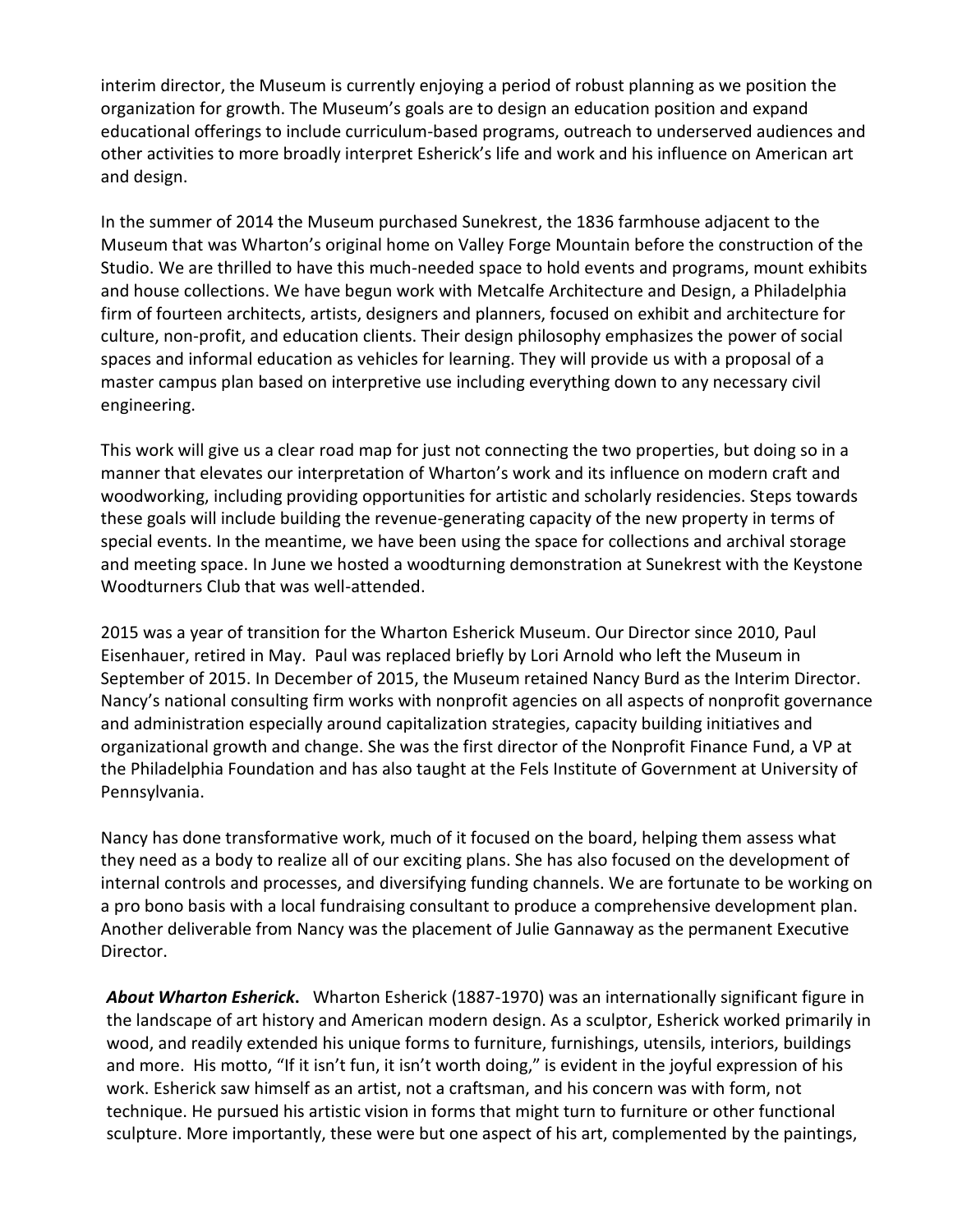prints, drawings, poetry, and sculpture he also created. His furniture was as much influenced by Brancusi, Matisse, and Picasso as by Chippendale, Greene and Greene, and the Shakers. Esherick's work is also represented nationally in the permanent collections of more than 20 major museums and galleries including Metropolitan Museum of Art in New York, Museum of Fine Art in Boston and the Renwick Gallery of the Smithsonian Institution in Washington D.C.

## **2. Funding request***:* **Wharton Esherick Museum Website Redesign**

The Wharton Esherick Museum seeks to replace its current website with a modern and expandable Content Management System (CMS) platform (i.e. WordPress), which will allow the Museum to better present and market its mission, engage audience with digital program content, enhance our on-line tour reservation system, provide a donation portal and allow staff to maintain and update the site in-house. While the Museum has maintained a steady core of visitors and supporters, we are now working toward reaching a broader audience. A clean, contemporary website design will set the tone for what is frequently the first point of contact with the Museum. Our goal is to design a site that is easy to navigate, informative, and mobile responsive.

A well-designed, well-structured website will benefit the Museum in many ways. Most noticeably, it will elevate our marketing efforts and grow our audience and supporters beyond those who are able to visit our physical site. A robust digital education center will inspire curiosity about Wharton, his unique work and his position in the landscape of art history, architecture and modern furniture design. Given that our programs and events primarily take place at our physical location in Malvern, the creation of digital content will be key to increasing our reach beyond the local area and to establishing Wharton's reputation as an internationally significant figure in the landscape of art history and American modern design. Digital content could include the Museum collections which comprise the tour, the digital finding aid for the Museum archives completed by the Historical Society of Pennsylvania, information on past exhibitions, and a clickable timeline of Wharton's life and career with images from the archives.

Given that the Wharton Esherick Museum is a visual arts organization, the Museum is currently missing the opportunity to use images of Wharton's beautiful pieces to create an emotional connection with website visitors. An inviting design with high-quality photographs of the incredible pieces in the Museum collection will encourage visitors to explore and learn more about the man and the Museum. A site structure with a clean, contemporary design and improved accessibility of information will help to better convey our tour reservation model. Tours of the Museum are by reservation only and visiting information is often lost in the current copy-heavy design. Clearer messaging will also help to propel visitors through volunteering, donating, submitting personal histories, or sharing their enthusiasm on social media channels. A CMS platform website will also allow for in-house expertise, timely updates and maintenance with minimal staff time.

In researching the website redesign process, we have gathered several proposals for the site design and migration. The firms all presented a project scope of a planning process, site architecture and content design and then implementation. Each firm offered an estimate of between \$4,000 and \$6,000 dollars to complete the work, so the Museum requests a grant in the amount of \$5,000 in support of this project. Our overall digital presence is poised for growth and a clean, contemporary website will be the anchor in these efforts.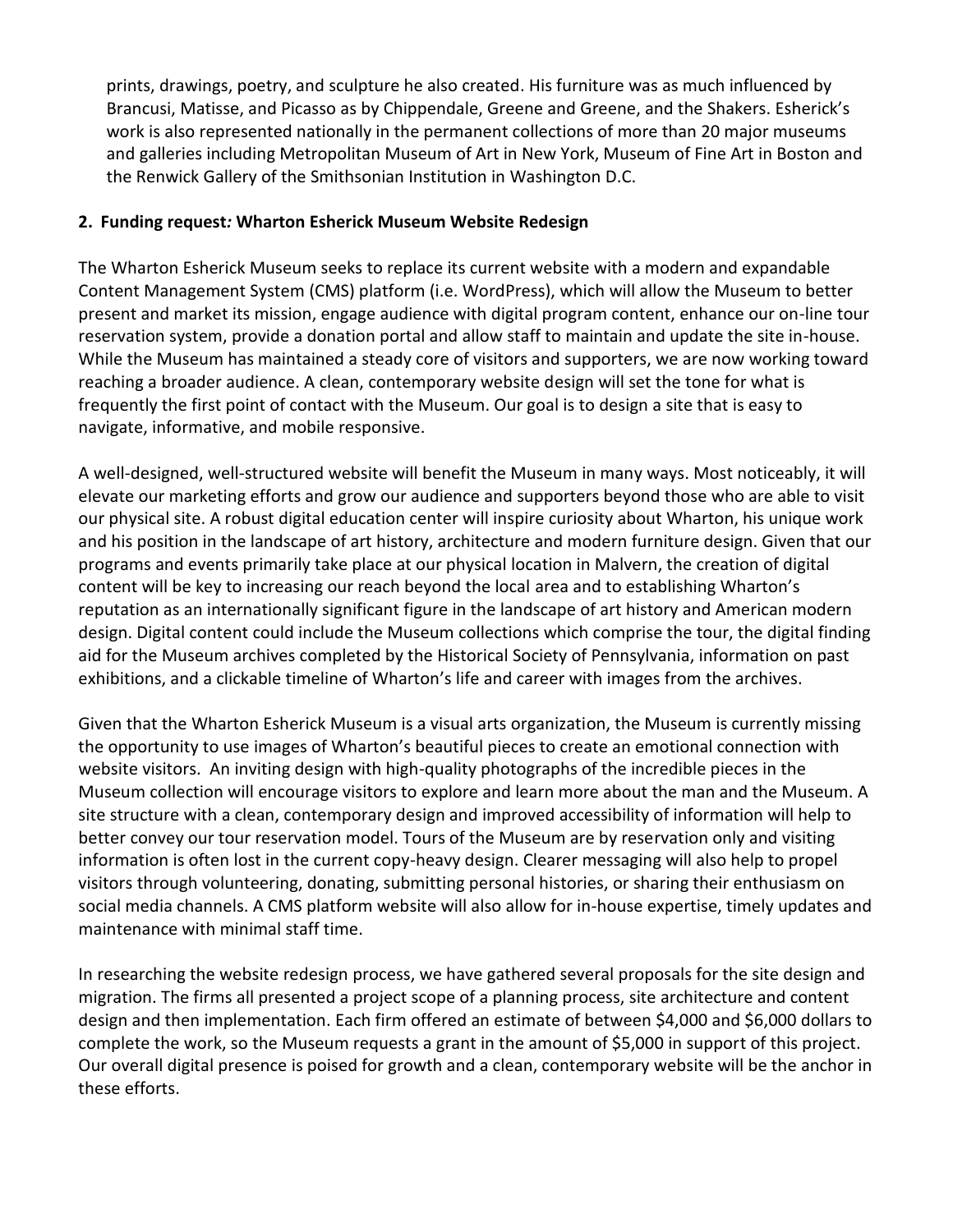The Museum is currently participating in an Audience Survey project conducted by graduate Museum Studies students from the University of the Arts. The project began in September 2016 and will continue through the end of the fall semester. The students will survey between 60 and 200 Wharton Esherick Museum visitors. The surveys will include both base-line (demographic) and front-end (program planning) questions and will serve to inform our strategic plan, as well as our marketing and development efforts. Aligning our Website Redesign Project with this work will allow us to consider audience need and feedback in the design and implementation of our website, our most visible platform.

## **3. How impact and results will be demonstrated**

Google analytics has been used to measure traffic to the existing website and will be used to compare metrics for the new website, along with other engagement markers such as newsletter sign-ups, social media audience numbers, and online donations. According to a 2005 Kintera/Luth NonprofitTrend Report, more than 75% of people said that visits to an organization's website made a significant or some difference in their decision to donate to an organization so general donation income and donations made online will be another key marker in measuring the impact of an improved website.

# **III. ATTACHMENTS**

*E-mail or mail this support information*

- 1. Copy of 501 (c) (3) federal tax-exempt letter
- 2. List of Board of Directors, with their affiliations
- 3. Most recent annual report and financial statement, audited if available
- 4. Itemized organizational operating budget with actual results for prior fiscal year and current fiscal year to date
- 5. If capacity building initiative, itemized budget (including external consultant's proposal, if applicable)
- 6. Current strategic plan. If your nonprofit does not have a current strategic plan, explain why.

*If Philanthropy Network of Greater Philadelphia's Common Grant Application is used, the Community Foundation's Summary Sheet MUST accompany application. Available at [www.chescocf.org](http://www.chescocf.org/)*

E-mail completed proposals to **[grants@chescocf.org](mailto:grants@chescocf.org)**

Please contact Kevin Baffa or Beth Harper Briglia at (610) 696-8211 o[r grants@chescocf.org](mailto:grants@chescocf.org) if you have any questions. Thank you.

**Chester County**<br>COMMUNITY FOUNDATION

*Connecting people who care with causes that matter, so their legacies make a difference.*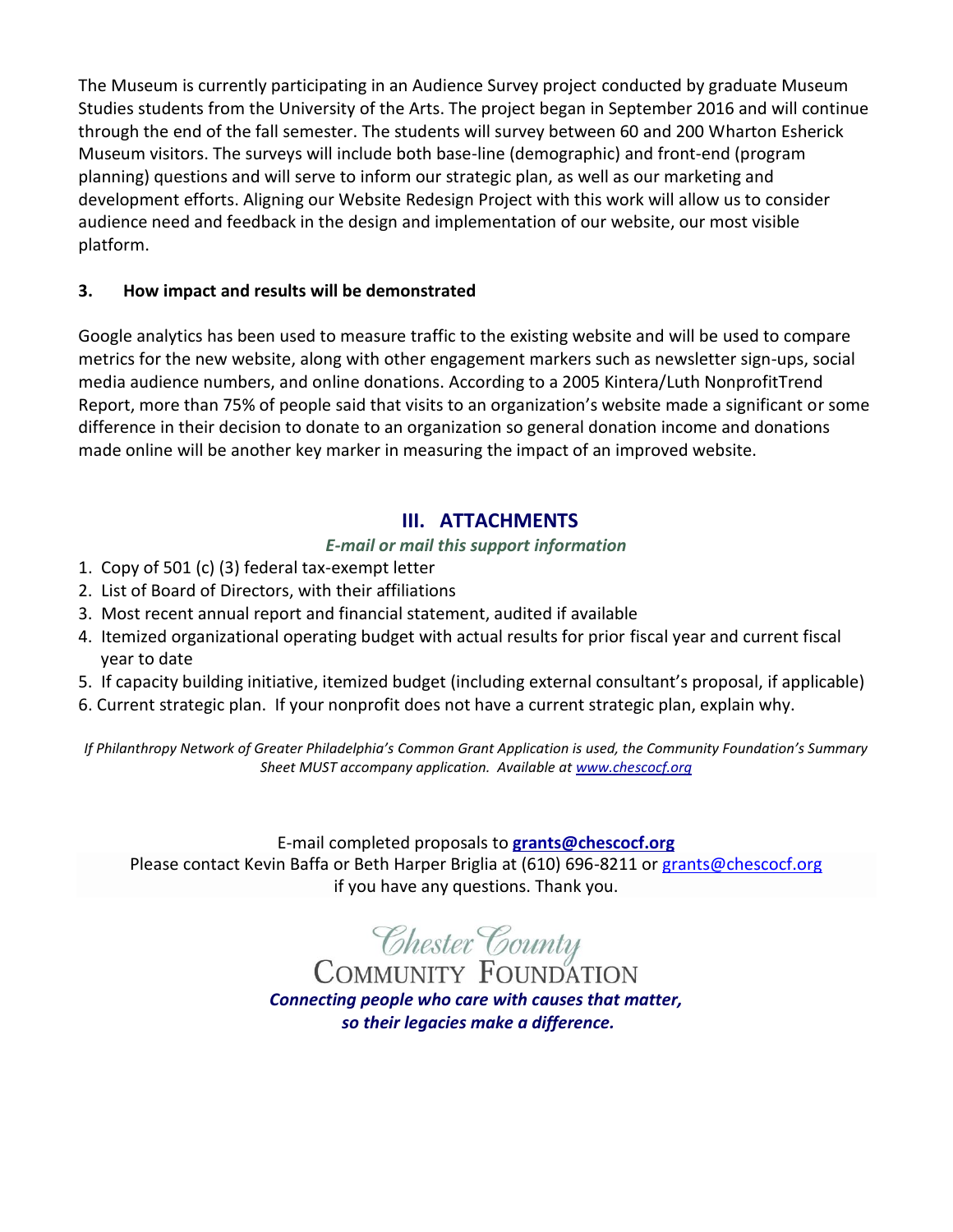

## **CAPACITY BUILDING GRANT PROPOSALS**

## **"Capacity building is whatever is needed to bring a nonprofit to the next level of operational, programmatic, financial, or organizational maturity, in order to more effectively and efficiently fulfill its mission***." National Council of Nonprofits*

### **Capacity building initiatives may include (but are not limited to) projects which address:**

- **MISSION, VISION & STRATEGY:** Organizational Assessment; Strategic & Business Planning
- **GOVERNANCE & LEADERSHIP:** Board Development; Executive Transition/Succession Planning; Leadership Development; Staff Training & Professional Development
- **STRATEGIC RELATIONSHIPS:** Coalition Building; Collaboration; Mergers & Acquisitions; Strategic Restructuring
- **DEVELOPMENT:** Donor Identification, Cultivation, Development & Stewardship; Development Campaigns (Annual, Capital, Planned Giving, Major Gifts); Earned Income Development; Social Enterprise Feasibility & Development; Marketing, Branding & Communications
- **OPERATIONS:** Disaster Recovery Planning; Financial Management; Human Resources; Volunteer Management; Industry Certification; Risk Management; Technology Improvements

### **Capacity Building Grants have been used to fund the following initiatives:**

- **Strategic Analysis, Plan development and implementation**
- **Technology enhancements, including donor tracking and development software**
- **Website Design & Development**
- **Marketing Materials**
- **Development of Financial management and control systems**

**Please Note:** @99% of the grants issued by the Community Foundation are through the generosity of the Fund Advisors who created donor advised funds. @\$2+ million is granted annually to nonprofits in Chester County and beyond.

The Community Foundation has a small pool of unrestricted funding to support capacity building initiatives. A separate grant proposal (using the same application format) must be submitted to be considered for a capacity building grant.

To inform donors of grant proposals that have been received by the Foundation, the grant proposal cover sheet and narrative are posted on the Community Foundation's website with a link to the nonprofit's website. Quarterly, our donors are mailed a written list of all grant applications received, and directed to the grant proposal webpage so they can review active grant proposals. Community Foundation staff also discuss active grant proposals during donor meetings, when donors are interested in the causes served by the nonprofit.

#### E-mail completed proposals to **[grants@chescocf.org](mailto:grants@chescocf.org)**

Please contact Kevin Baffa or Beth Harper Briglia at (610) 696-8211 o[r grants@chescocf.org](mailto:grants@chescocf.org) if you have any questions. Thank you.